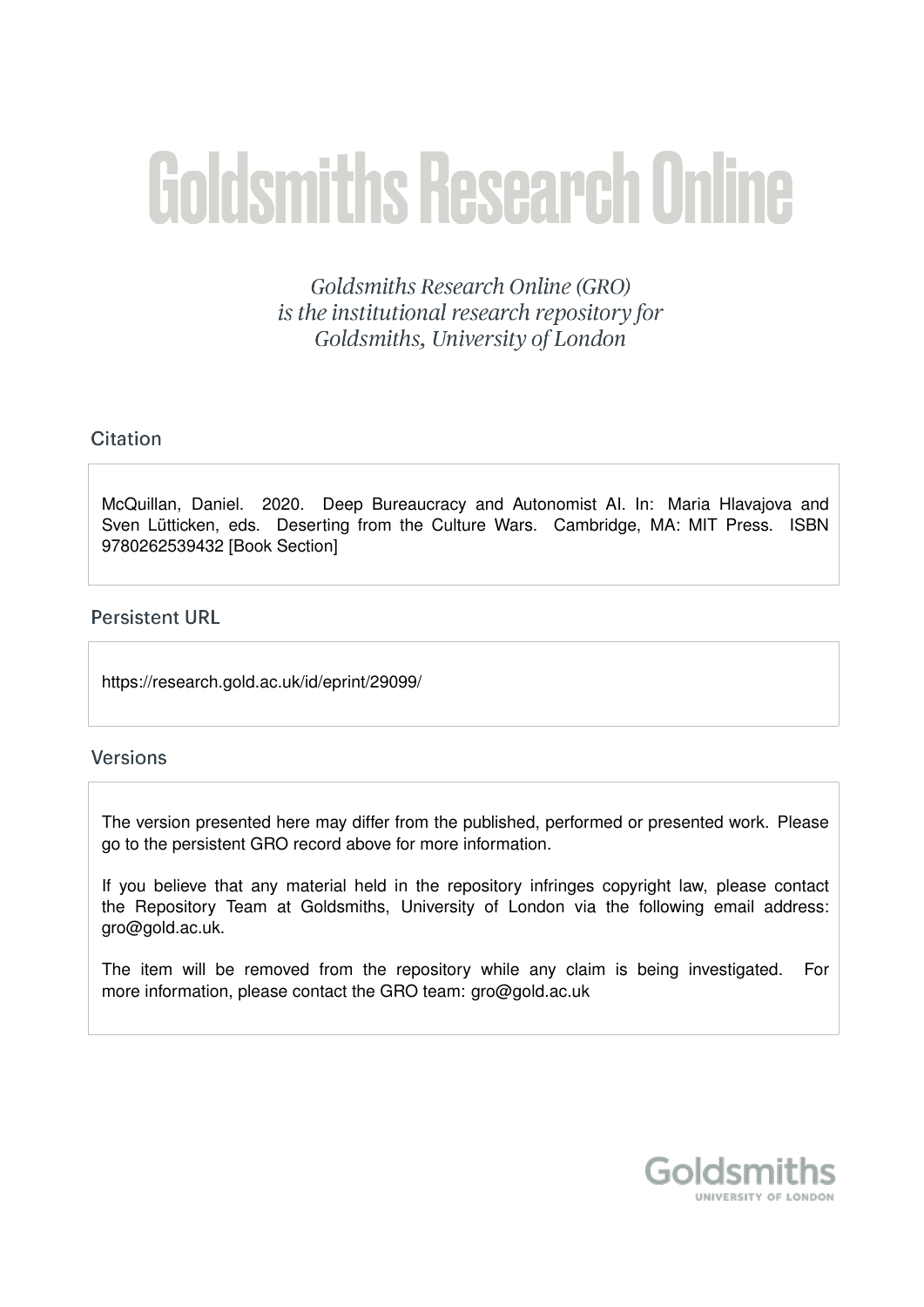## **Deep Bureaucracy and Autonomist AI**

#### Dan McQuillan

AI is here at last. But what exactly is it, and what is it going to change? The AI emerging from Silicon Valley and Beijing is certainly uncanny, but it doesn't meet the expectations created by the movies. It's heralded as the birth of near-human intelligence but seems to be warping social relations wherever it appears, whether in social media or new structures of precarious employment. Given the global rise in reactionary politics, the future arriving at the same moment that the far-right past has returned should provoke skepticism. While talking heads focus on some imagined superintelligence, actually existing AI is rolling over marginalized communities in the here and now. An AI future seems nonnegotiable, but the nature of neoliberalism and the legacy of colonialism should already warn against a destiny driven by deep learning. I'm suggesting that AI is an intensification of what's gone before rather than any kind of quantum leap, specifically, as an intensification of bureaucracy and the derivatives market. Doubling down on distributed manipulation is a political move that brings specific harms in the form of segregation and automated scarcity, so I also propose a standpoint and a set of tactics that push for an alter-AI: that is, for an approach that recomposes AI according to an alternative vision of togetherness.

## **Welfare Bureaucracy**

At first glance, bureaucracy and AI don't seem to have that much in common. Bureaucracy is the gray zone of organizational administration that relies on boring forms and procedures, while AI is the cutting-edge computational technology whose intelligence may be about to outstrip that of human beings. But rather than the bridge to an alternative sci-fi future, AI can be understood as an upgrade to the existing bureaucratic order, that is, as an iteration of the logic that unifies governments and corporations. This actual AI is not a filmic fantasy but applied machine learning of various kinds, including artificial neural networks or deep learning. Bureaucracy, according to its biographer Max Weber, emerged as a mechanism for the state to impose control and rationality on increasingly complex societies. AI is part of the same quest for traction in a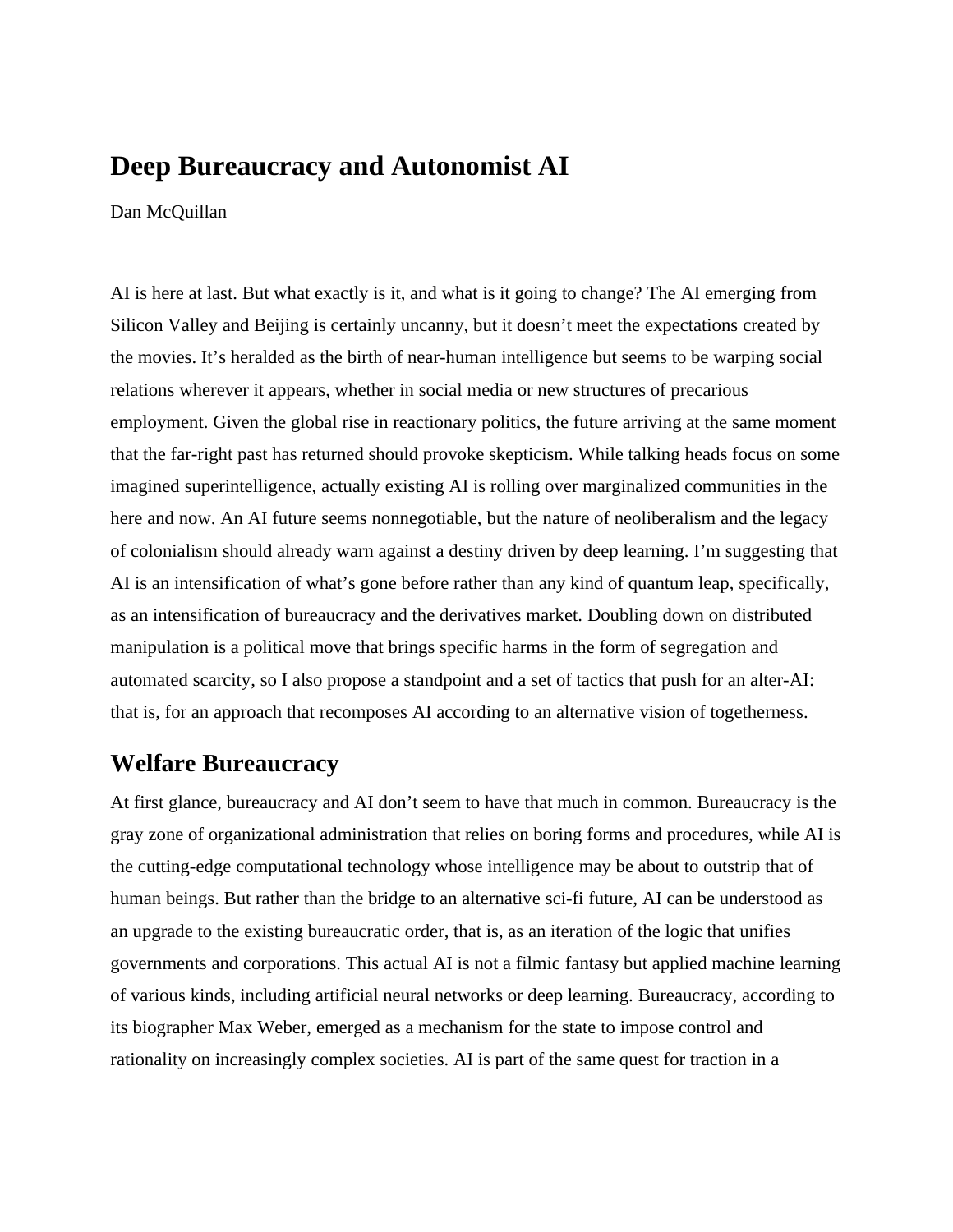turbulent world. Exactly like bureaucracy, AI is a mode of goal-oriented rational ordering that claims neutrality and objectivity through detached abstraction.

The functionaries who are already effecting this transformation do not see their work as the state administration of a Terminator-like intelligence. Rather, a shift to AI governmentality makes sense in terms of the perceived virtues of bureaucracy: as a moral comportment that is evidencedriven and rational, one that valorizes indifference as the means to effective implementation of policy and cultivates a wariness toward emotional entanglement. There is, of course, a growing awareness that AI's uncanny powers seem to be stained by bias, because however clever the computers become, they are learning from data generated by people living their messy and prejudiced lives. But public administrations already operate under these conditions. Indeed, the virtue of bureaucracy is seen as limiting the effect of any partiality among its professionals through a technocracy and rigid rules. The wave of research by the machine-learning community into de-biasing datasets exactly complements the bureaucratic mindset through its technocratic solutionism and the formal audits taken as sufficient guarantors of balance.

The distortions that cannot be undone are the architectural ones that unite both bureaucracy and AI: the reliance on distance and abstraction. Bureaucracy achieves its authority by abstracting from the detail of the social world to apply policy at sufficient scale to make modern governmentality possible. It is foundational to bureaucracy to extend "the distance at which human action is able to bring effect."<sup>[1](#page-2-0)</sup> Machine learning begins with data points that are already a set of quantified abstractions from some target context. It constructs a loss function that represents in some abstract sense the sum of distances in a high-dimensional feature space between data points and the predictions of the algorithm. The "learning" in "machine learning" comes from computational optimization that iteratively minimizes this loss function. The resulting parameters are the model that can be used for classification and prediction. These architectures of abstraction and the leveraging of distance—of institutional form and algorithmic computation—are becoming fused through the force of financial crisis. AI is seen as a key solution to the challenges of austerity, where every state actor is required to do more with less. Under the cover of crisis, the technocrats of administration and the technocrats of computing are

<span id="page-2-0"></span><sup>1</sup> Bauman, Zygmunt. 1989. Modernity and the Holocaust, Cornell University Press (cited in Gay, Paul du. 2000. In Praise of Bureaucracy. Copenhagen: SAGE Publications Ltd, p36)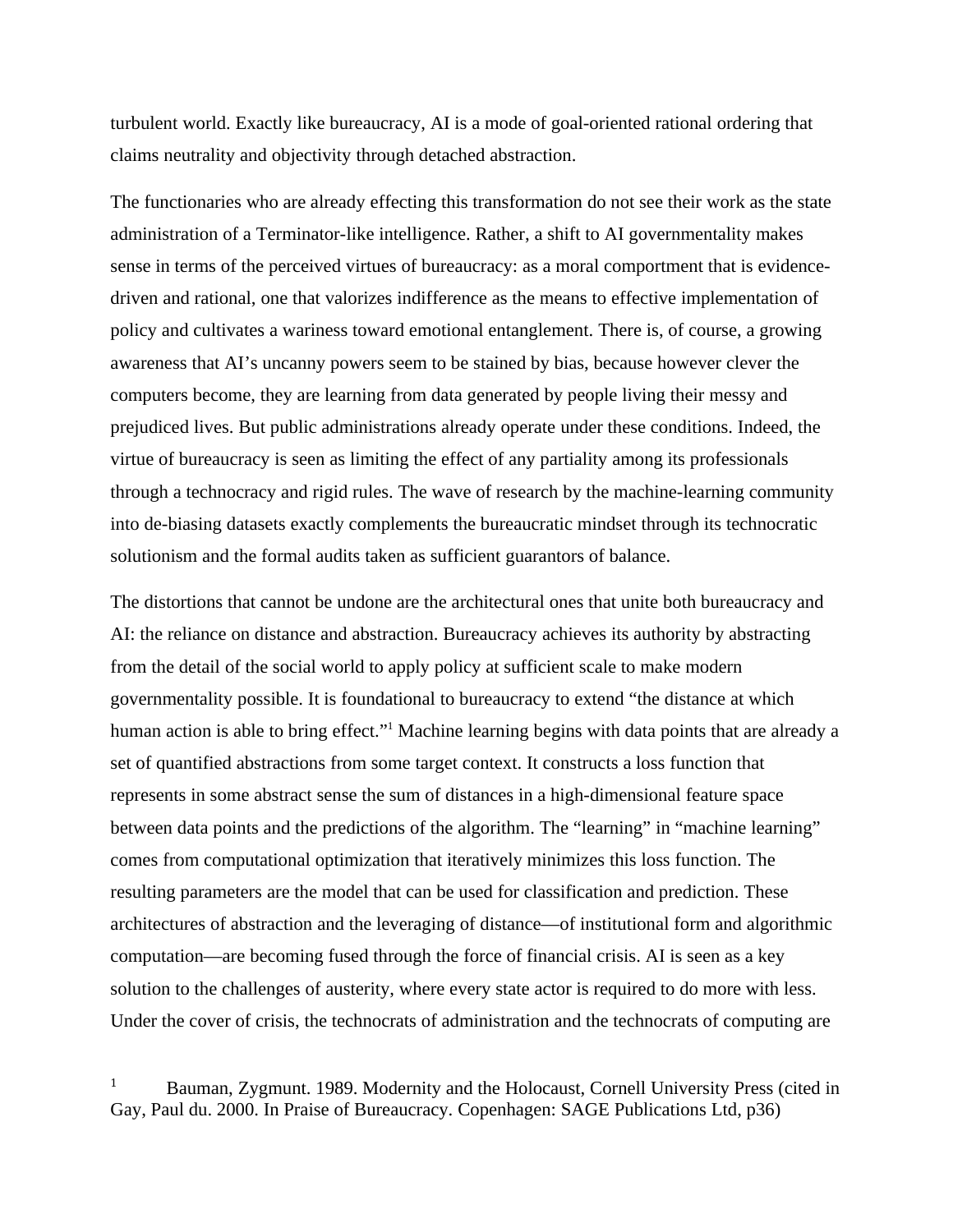collaborating on operations of abstraction, distance, and optimization, both insulated by a reliance on technical morality.

Thus, the impact of actual AI—that is, how machine learning is applied in the world—is shifting from the white noise of social networks to the transformation of state functions. Applying algorithms to welfare payments, for example, is presented as a benign upgrade of a bloated system; an entirely administrative matter that needs no democratic debate, let alone community co-design. While many of the current welfare-state algorithms are clumsy codifications of existing bureaucratic assumptions, they are already being adopted for areas such as child protection and healthcare. Machine-learning systems are the next step in this extant but largely invisible shift to algorithms in public services. In Sweden, algorithms have been issuing warnings and withholding benefit payments; in Spain, they've been discarding applications from poor households for electricity subsidies; and in Austria, they've been scoring job seekers to decide whether or not they get help, and doing so in a way that discriminates against women and the disabled.

In the name of efficiency and narrowing the pool of benefits claimants, new and intrusive forms of conditionality are introduced. While the overt reason is mostly austerity, the process is also being exploited for social reengineering by algorithms: that is, as a kind of automation shock doctrine. Recent reports by the UN's Special Rapporteur on extreme poverty and human rights describe myriad ways in which digital transformation and the shift to algorithmic governance conceals significant alterations to the political-structural landscape. In the Netherlands, an algorithm called SyRI (Systeem Risico Indicatie, or System Risk Indication) tapped into a large array of government databases to draw up lists of people suspected of housing or benefits fraud by calculating their similarity to data profiles of previous fraudulent claims. High water consumption, for example, may have been seen as an indicator that someone receiving a single person's benefit was cohabiting with someone else. In a micro-demonstration of policy-by-datascience, SyRI has only been applied to specific neighborhoods with high levels of poverty and deprivation, and, when the algorithm is applied, the data analyst sets parameters that define the local "risk range." The fashionable liberal focus on algorithmic ethics diverts attention from this increasingly widespread substitution of technical operations for democratic discourse.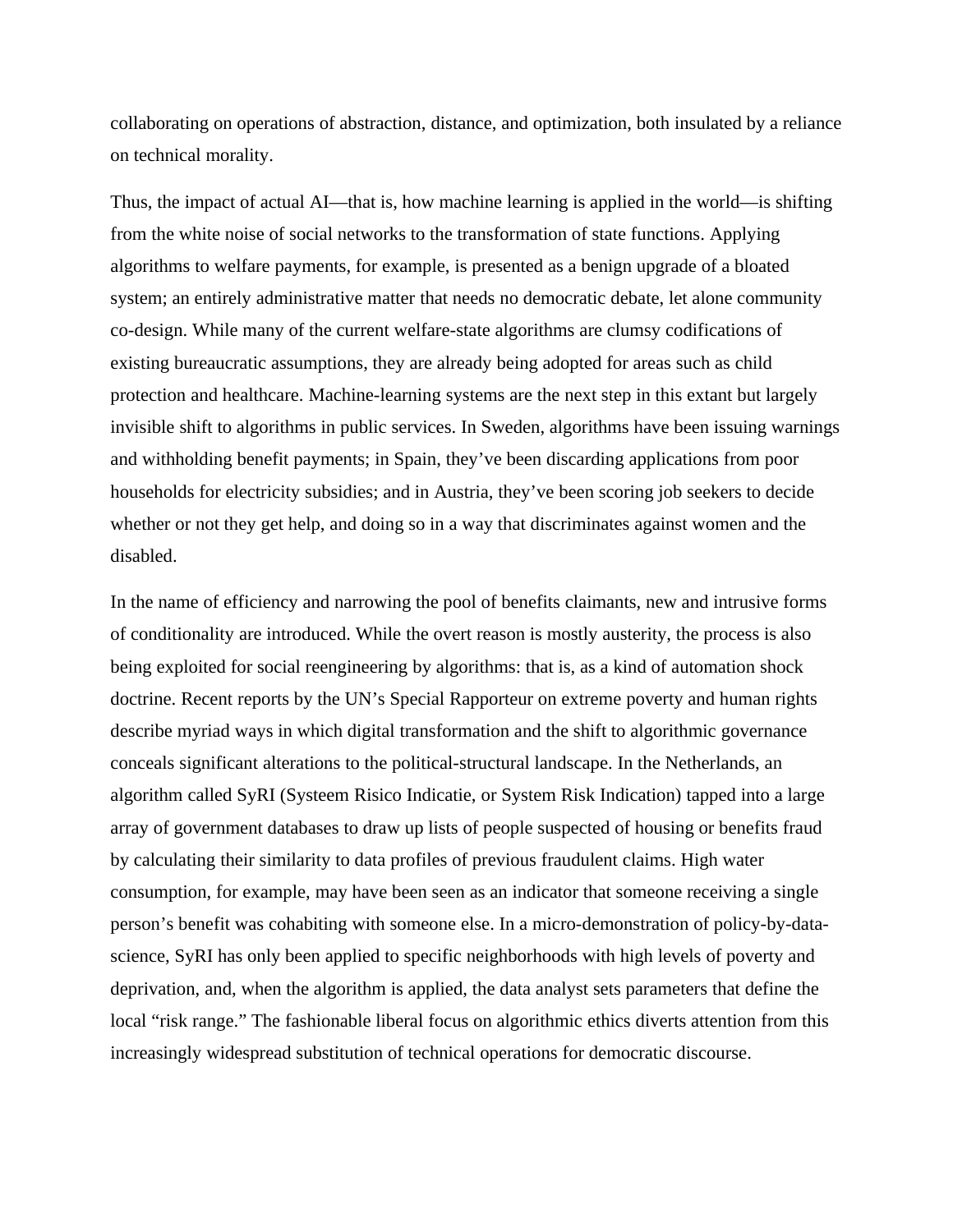#### **Derivatives**

Bureaucracies are already not what they used to be. Under neoliberalism they have been increasingly transformed into arms-length agencies with entrepreneurial goals, where senior bureaucrats don't implement policies but design a market of incentives and penalties intended to optimize contractual outcomes from outsourced services. Adding AI will take this marketization to a new level by mobilizing quantifications of risk as a form of derivative. Public institutions pervaded by artificial neural networks will become futures exchanges for bundles of citizen risk factors. The way that neural networks will so intensively financialize administration and governance is related to their internal operations. When training a deep learning algorithm, diverse features of the world are normalized to numbers between zero and one such that they can be traded against each other in an iterative process called gradient descent. You don't need to tell neural networks what features to use; you just force enough labeled data forward through the layers then pass the errors backward to optimize the fit. Neural networks can handle the messy patterns that defeat other algorithms. It's neural networks that make facial recognition possible and power the conversational abilities of personal assistants like Alexa and Siri. This leads to a kind of hubris among practitioners, a belief that, given a sufficiently large dataset and a target to optimize on, they can derive a model that will solve pretty much any problem. But this process of hyper-abstracting the diversity of the world's materiality into planes of numerical consistency that can be mathematically manipulated and traded is also the dark pattern behind derivatives.

Derivatives are, of course, the financial products that have come to dominate international markets. Their value is derived from an underlying asset or group of assets and varies according to their fluctuations. They are ways of dealing with risk by taking positions on likely future values. One particular form of derivative is the Collateralized Debt Obligation (CDO), a complex structure that bundles together loans and other assets. Subprime mortgage-backed securities become the source of huge inflation in the market for CDOs and it was the bursting of that bubble that triggered the financial crisis of 2007–2008. Perhaps surprisingly, derivatives, including CDOs, are still the dynamo of world markets. This same logic is now migrating directly into social life via new forms of algorithmic risk assessment based on data, not about industries or capital assets but about everyday lives and behaviors. These assets are not being bet on by financial traders but are being quantified and optimized by institutions in making decisions about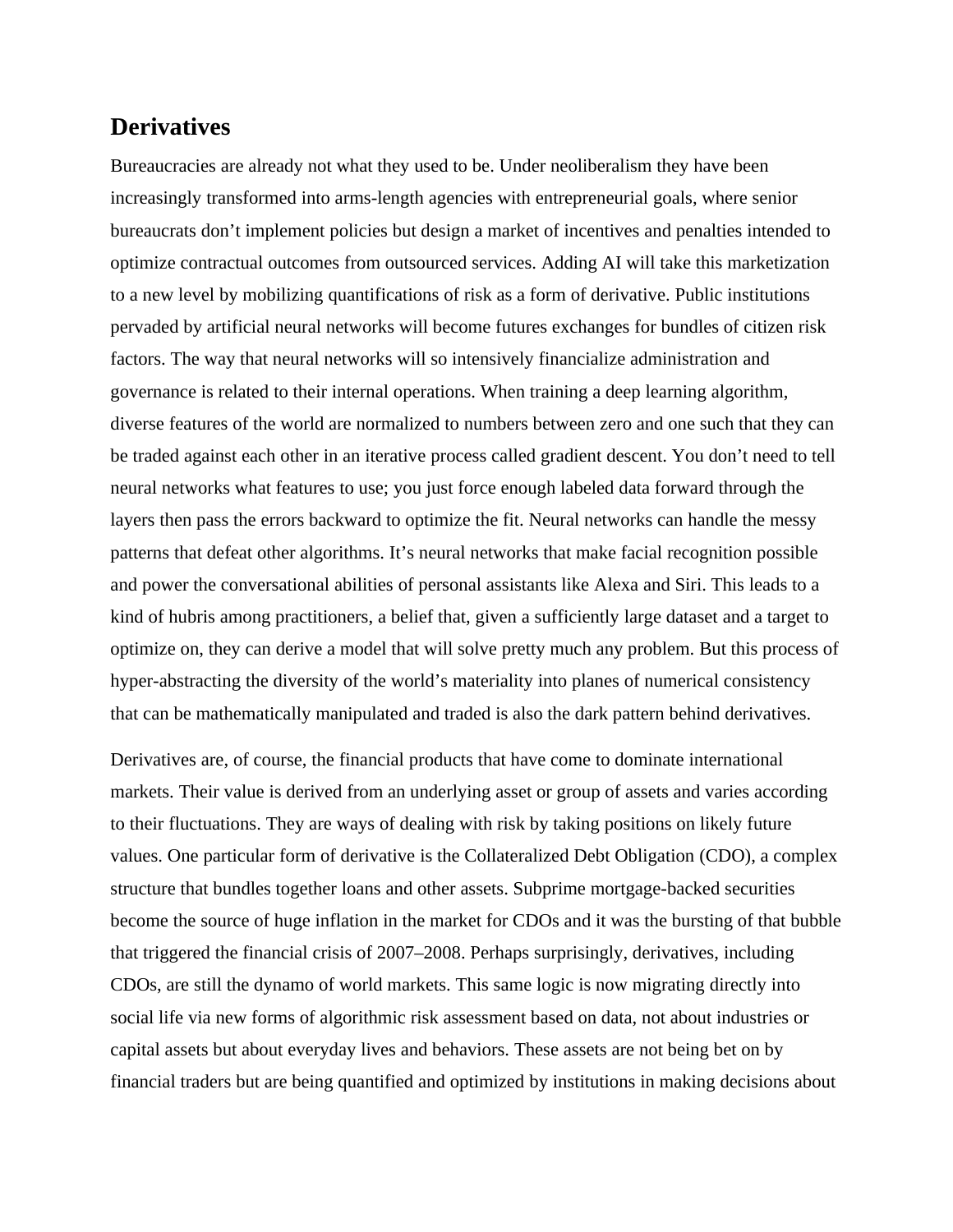their matters of concern, whether it's a large company calculating which employee is the most likely to leave or social services calculating which parents are most likely to abuse their children. Like futures markets, AI models the probabilities of particular outcomes, projecting values into likelihoods that are then treated as more real than the actualities that they supposedly represent.

The obsession with accuracy metrics so visible in the machine-learning profession shouldn't be misunderstood as an attempt to asymptotically approach a reliable representation of reality. This isn't science but the construction of data derivatives, an operation of stabilization that recomposes abstracted risk characteristics into commensurable bundles. The confident promoters of AI solutionism don't consider whether decisions based on the complexity of leveraged calculations will introduce new forms of instability or have unintended consequences. Predictionoriented risk assessments introduce a feedback loop of iterative amplification because they can't account for their own interventions in the system. Recent history offers lessons here. Many scholars see risk assessment as the key historical driver in the massive growth and racial disparities of the United States prison population, through the knock-on effects it had on people's lives. Incarceration means weakened familty ties, reduced employment opportunties and ratcheting up of recidivism. Hence 'risk profiling' increases risk. The social effects of AI are further deepened through segregation and a reduction of dignity.

## **Segregation and Dignity**

When AI applies its optimized model to input data, it makes predictions by discriminating between one target class and another. In neural networks the final layers are designed to force an outcome from the non-linearity of the neurons' activations so that the output classifications act like probabilities, that is, they are all values between zero and one and together sum to a total of one. The predicted label is the class with the highest probability. There will always be a predicted output, however poor the correlations, which explains the certainty with which a neural network will pick a result even when presented with deliberately misleading input data. The way AI arrives at its classifications is by calculating distances: by determining some abstract metric of difference as a distance. The basis of machine learning is a constructed homophily, a forcing of closeness in data space. But treating an abstract distance in data space as an innate affinity is the logic of statistical segregation. As Wendy Kyong Chun points out, racism can also be seen as a technology of segregation. Race itself is a kind of tool, "one designed to stratify and sanctify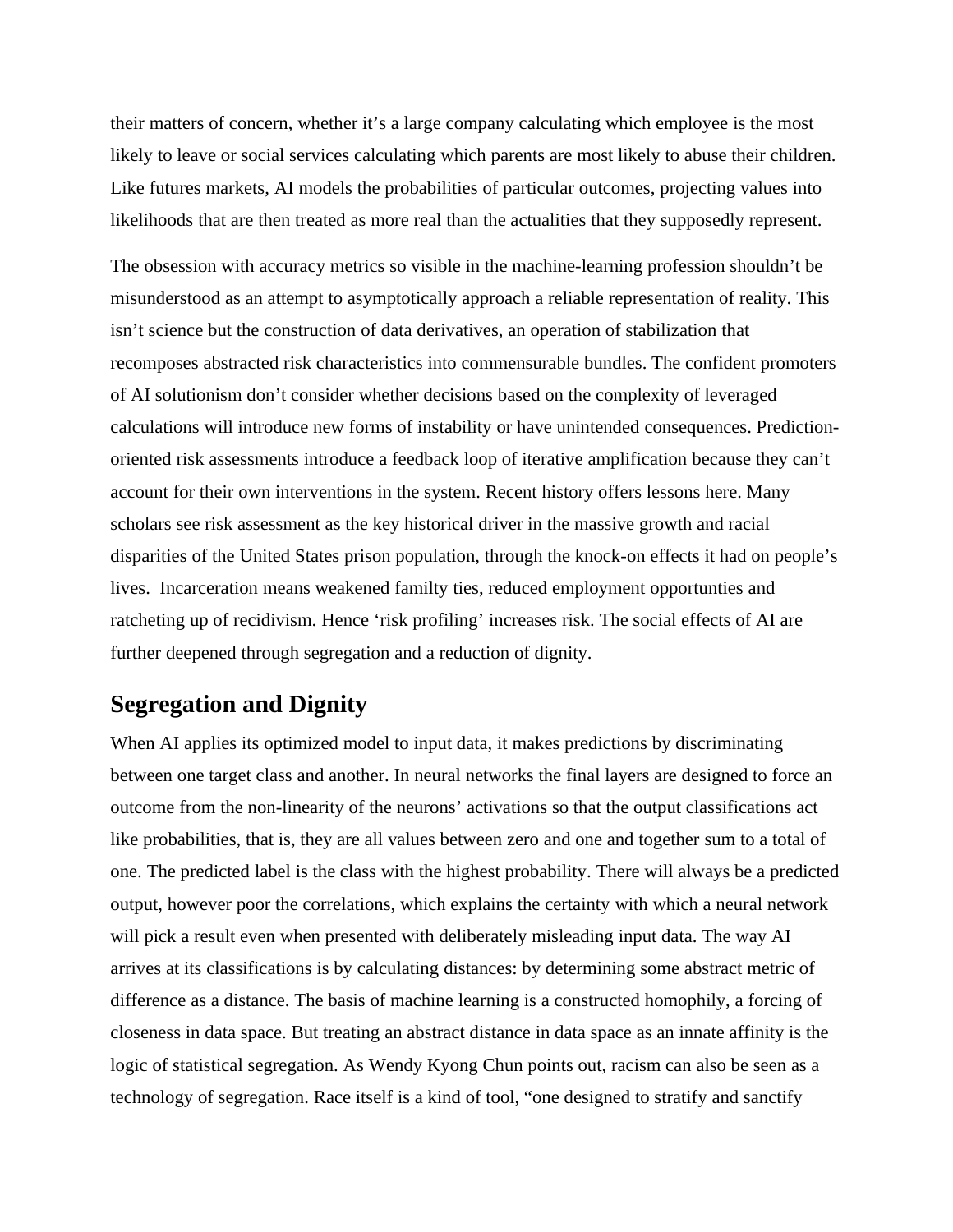social injustice as part of the architecture of everyday life," and AI constructs the world in the same way.<sup>[2](#page-6-0)</sup> The relationship of AI to racism won't be fully dispersed by more inclusive training data; it's more fundamental. AI systems will automate discrimination not simply because they are being adopted in already racist societies but because their core technical operations work that way.

Of course, labeling and classification are mundane methods used in filtering through daily reality, but raised to institutional principles for the distribution of goods and harms, they have always reinforced asymmetries of power. Inflated credibility will be given to machinic assessments over the already suspect voice of the service user. Whether you're a recipient of benefit payments or a precariously employed Uber driver, your status is not as a rights holder but as a supplicant to an algorithm. It's a minimization not just of the loss function but of dignity. The resultant ranking of the deserving and the undeserving becomes a calculative Victorianism, assigning morality via statistical metrics. The social logic of derivatives induced by algorithms and pervasive risk scoring produces new forms of debt, not only the kind of monetary debt miscalculated by the socalled "robo-debt" algorithm in Australia, but a debt that is the inverse of "social credit," an algorithmic negative that cuts off access to services. A recent Airbnb patent uses machine learning to use credit checks and crawls of social media accounts in combination to infer whether a client displays the untrustworthy traits of "narcissism, Machiavellianism, or psychopathy."[3](#page-6-1) Meanwhile, socially marginalized groups are reporting increased exclusion from the service.

The Targeted Compliance Framework in Australia creates a "mutual obligation" for claimants to update a digital dashboard with their job-seeking activities and to check their compliance status. Any slip in this self-monitoring leads to a suspension of payments even though many users lack digital literacy or find that the automated system fails to take real-life situations into account. The algorithmic gaze is used to select points of inconsistency that can be leveraged against those who are already vulnerable, extending control over an increasing raft of behavioral details in much the same way as the smallest deviation of a worker in an Amazon warehouse can degrade their work

<span id="page-6-0"></span><sup>2</sup> Benjamin, Ruha. 2019. Race After Technology: Abolitionist Tools for the New Jim Code. 1 edition. Medford, MA: Polity. p17

<span id="page-6-1"></span>Baveja, Sarabjit Singh, Anish Das Sarma, and Nilesh Dalvi. 2019. United States Patent: 10169708 - Determining trustworthiness and compatibility of a person. 10169708, issued 1 January 2019.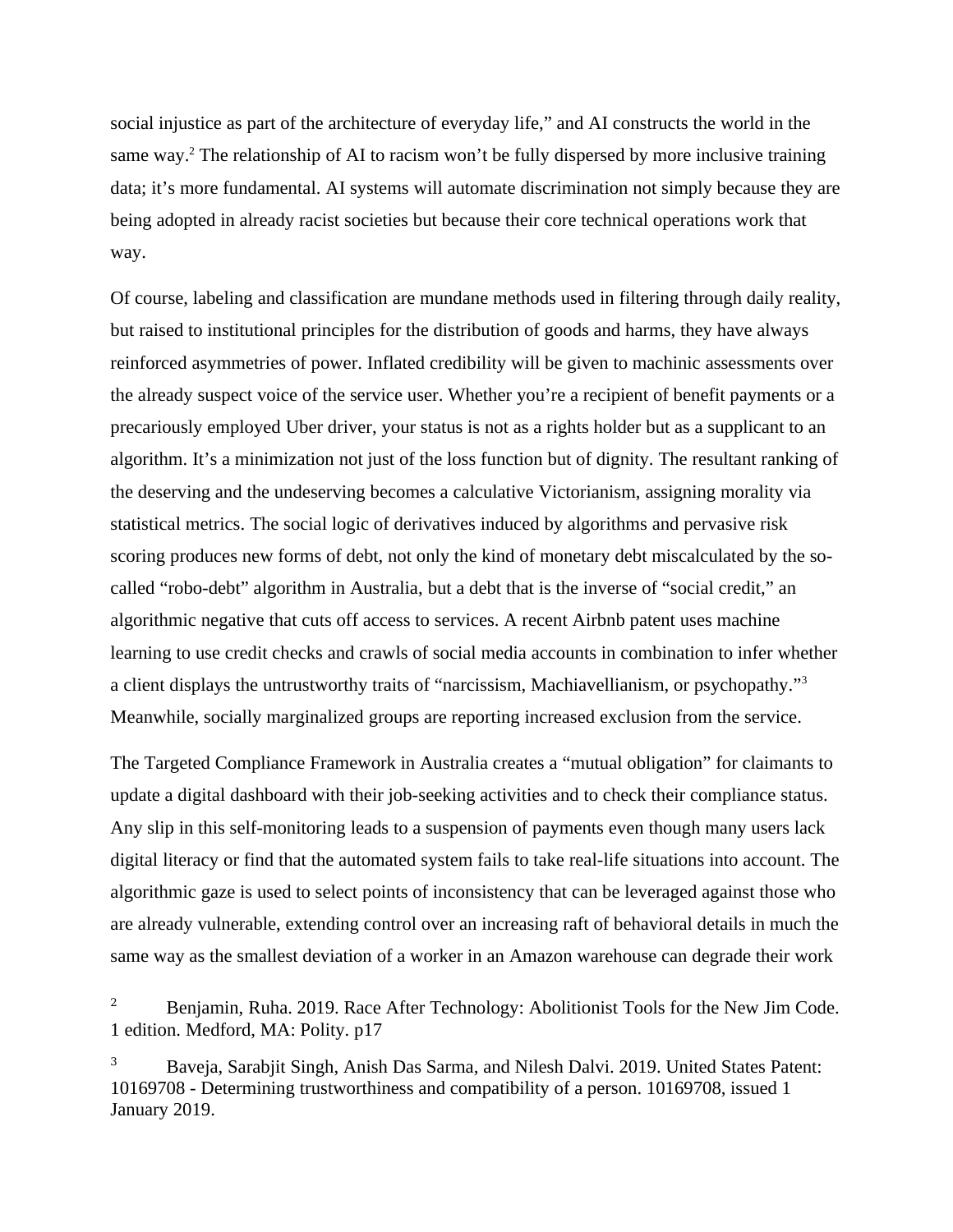credit and lead to automated severance. Algorithmic governance increases the blurring between state and corporation in enacting social control over the least powerful in the same way that austerity and precarity have erased the boundary between employment and poverty. The mathematics of AI seem abstract, but ideologically charged terms such as efficiency, targeting, and minimization slide freely between political rhetoric and machine learning. The classifications operationalized by AI are performative. Decision boundaries won't remain mathematical constructs but will determine the distribution of services and sanctions. Clashes of classification will operate across the spectrum of all who are already pushed toward marginal positions and each example will bring its own collateral damage. The only accountability will be economic, led by considerations of financial efficiency, as the accuracy figures of algorithms fuse with costrelated performance targets.

As machinic classifications are integrated into institutions, and as algorithmic bureaucracies infer people's membership in narrow categories in order to get their needs met, they multiply moments of administrative violence, especially for those who are already the most datafied. The mathematic morality of AI is not only a mechanism of post-austerity but a potential tool for social reengineering. This is not exactly an alien concept in Silicon Valley itself, the heartland of AI, where strong strains of elitism overlap with skepticism of a pluralist social order and leanings toward corporatist authoritarianism, based on assumptions about natural hierarchies of intelligence. Ultimately, the algorithmic coupling of vectorial distances and social differences can become the targeting of those who are claimed to be polluting national purity. The endpoint of an automated welfare state that is purely aligned with a national mission of economic success is to optimize out the "useless eaters." For those many thousand disabled people in the United Kingdom, for example, who have been reclassified as "fit for work," the administrative violence of such efficiencies then, very sadly, often becomes self-directed, as can be seen from the statistics on suicides. <sup>[4](#page-7-0)</sup>It's not just "automating inequality" to apply data-driven force to the poorest; any logic that begins with the most vulnerable demographics in the great task of optimizing the whole populace is a fascist one.

<span id="page-7-0"></span><sup>4</sup> Barr, Ben, David Taylor-Robinson, Alex Scott-Samuel, Martin McKee, and David Stuckler. 2012. 'Suicides Associated with the 2008-10 Economic Recession in England: Time Trend Analysis'. BMJ 345 (August). https://doi.org/10.1136/bmj.e5142.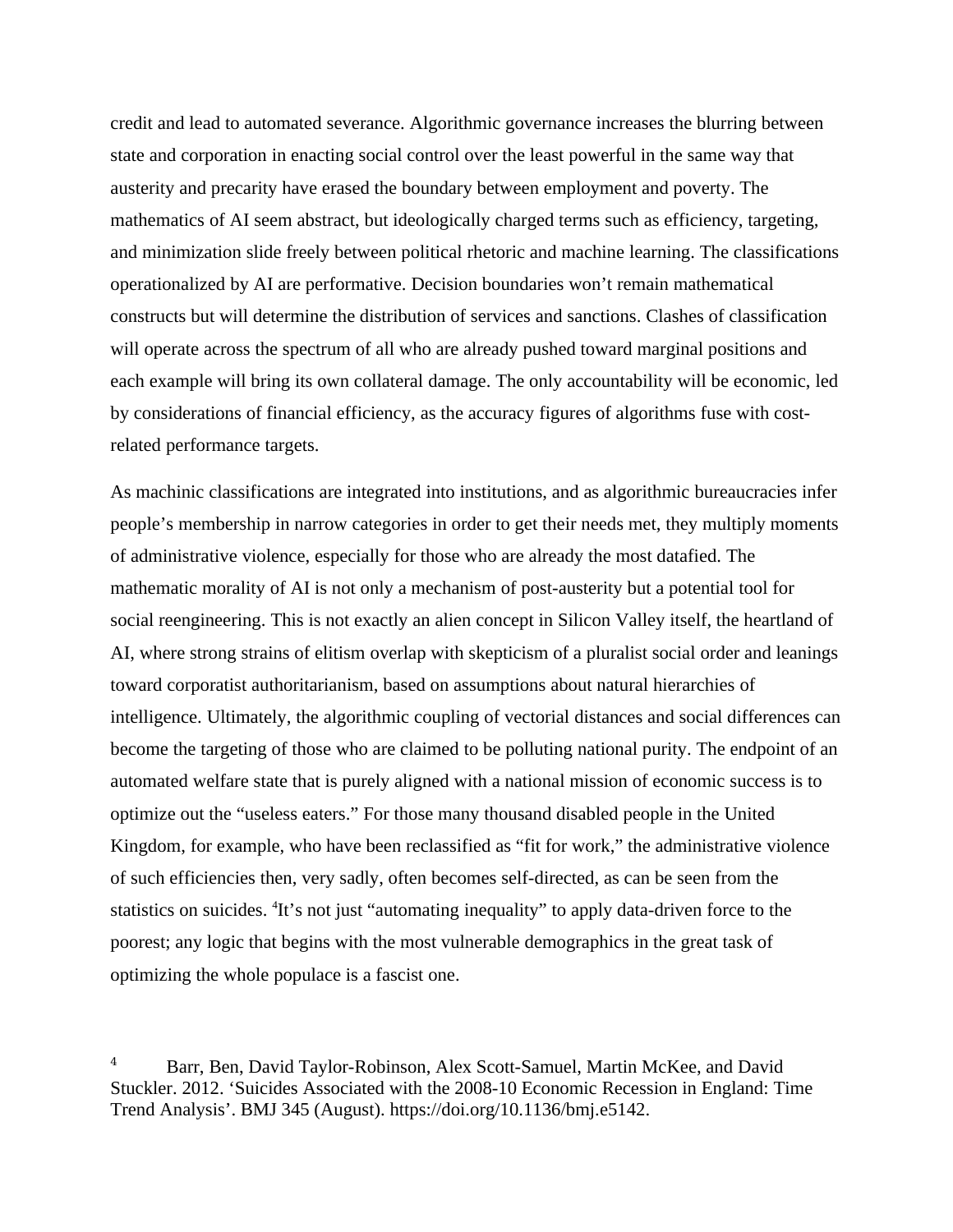## **Matters of Care**

How can political action best contest a neural-network new order? A good starting point is to treat AI not as a matter of intelligence but as a matter of care. By "care" I mean the invisibilized labor that is an inevitable consequence of social interdependence and which is usually gendered, racialized, and devalued. Care exists in the shadow of the kind of detachment and abstraction that is valorized by AI and yet it is the tangle of tasks without which people's lives would not work. A politics of care starts with concern about the exclusions and boundaries of a stratified society. The first question for any AI should not be how many marginal accuracy points it's gained on an accuracy benchmark but how its reordering will increase the present asymmetry in the burden of care. It is indeed ironic that AI's intensification of segregation is itself built on the gendered, racialized, and invisibilized labor of clickworkers in the Global South who are busy labeling the necessary datasets.

Oppsing this new order requires ways of knowing that can challenge the erasure of lived experience by the ideology of efficiency, and generate a counter-project to the algorithmic production of carelessness. Treating AI as a matter of care is not only about concern for those who might be harmed but about the character of its core processes. The form of knowing enacted by AI depends on a separation between representations, the weights in the models, and that which they claim to represent. But the way AI acts in the world is such that subjects are actually produced and performed by these very same structures of knowing, invalidating the models as statistical insights but making them very effective as forms of subjection. Moving beyond the injustices enabled by data systems means moving beyond representation to social recomposition.

This isn't about machines versus people but about the way specific configurations of the technosocial can corrode sociality and mutual aid. Instead of asking for a more efficient way to model reality, it is better to concentrate on enacting a different world. AI is a form of apparatus in the sense that Karan Barad articulated; it produces at an ontological level the world it is designed to measure. Altering AI in practice would redraw the exclusions that produce phenomena and experience: that is, reclaiming agency through agential realism where discourse is not a matter of language but of changing the constraints on what can emerge. AI is a discursive apparatus whose role in sedimenting reality requires participatory reworking. Rather than iterative assimilation into the new order, the task at hand is to develop forms of participation that are lines of flight.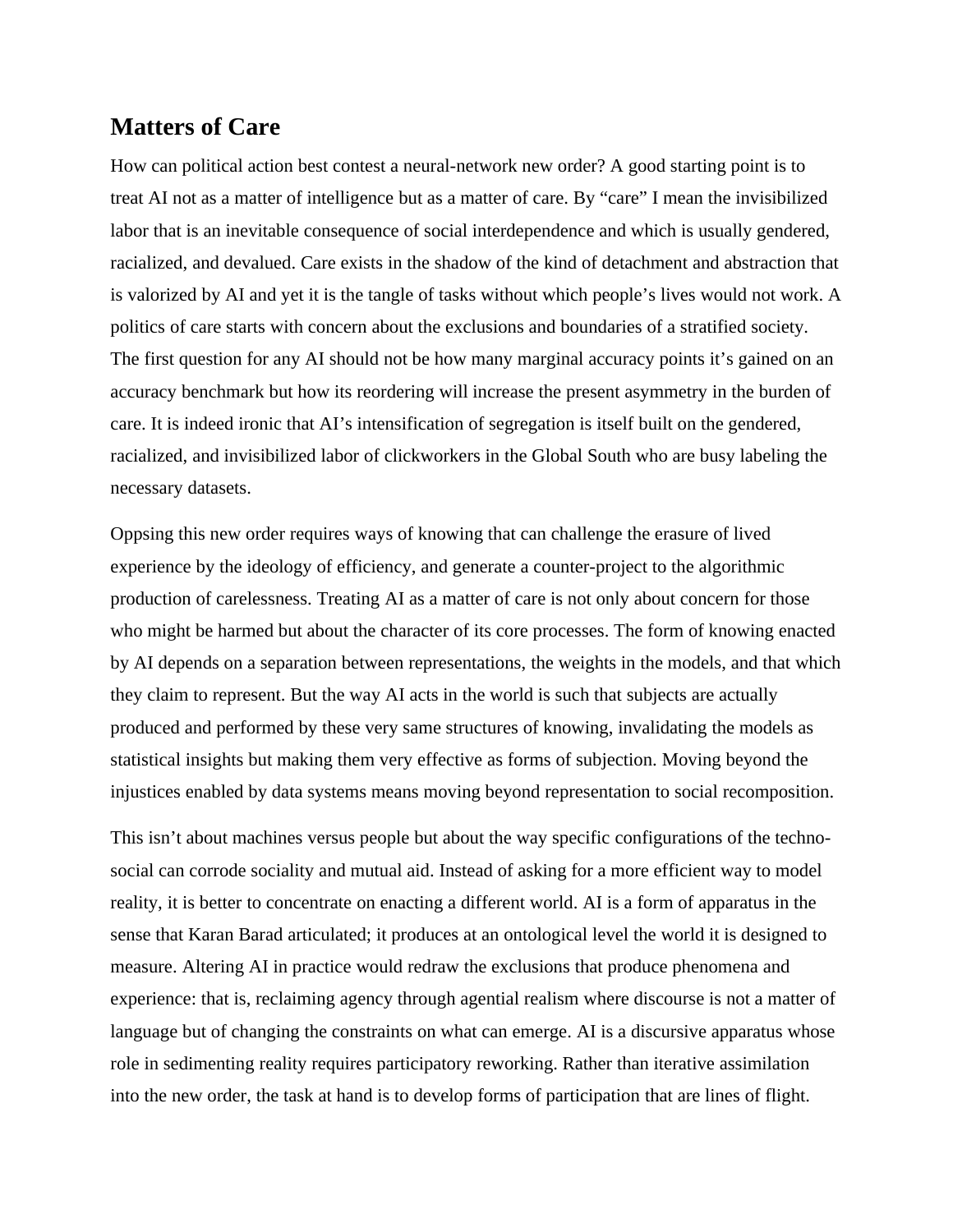## **Workers' and People's Councils**

One way to start this recomposition of AI is through people's councils. People's councils are bottom-up, federated structures that act as direct democratic assemblies, a model that goes back to the face-to-face democracy of the Athenian *ekklesia* (popular assemblies) but reemerges again and again in historical moments as a self-organized alternative to authoritarianism. Such assemblies are horizontal structures in which everyone has an equal say about the matter being decided. They are structures that deliberately reverse states of exclusion and exception, and act as counterweights to bureaucratic distance and abstraction. People's councils would interrupt statist AI with the situated perspectives of the ignored, promoting inclusion over efficiency and regenerating relationality so as to restructure common ways of knowing. Algorithmic bureaucracy constitutes one of the highest historical forms of the abstraction of social organization and needs to be counterbalanced by the unmediated relationships of popular assemblies. This is not a reconfiguring of representative democracy. People's councils are not representative because they challenge the validity of representation, but they are transformative because they are constitutive of a different commonality.

The alteration of AI also requires workers' councils. While neoclassical economics tries to construct liberal democracy as a common rationality of growth and prosperity for all, it foundationally excludes the workplace from the democratic sphere. Attempts by workers in AI to hold their employers to account run head on into this central contradiction. Workers' councils are the means by which AI workers can develop a vision as powerful as the transhumanist hubris of their parent corporations. Instead of being devalued as data and traded as risk factors, the objective must be to develop the creative and imaginative activities that constitute selfvalorization, that is, the autonomous reinvention of conditions in the here and now. Contemporary tech-worker dissent will become transformative when it sees itself as creating the possibility for a new society within the shell of the old. In this mode of change, acting at "scale" doesn't mean the exponential computation of machine-learning models or the instrumentalist graph structures of social networks but of a democratic federation of councils.

AI is not coming to steal workers' jobs. It's coming to erase any distinction between work and precarious dependency. The conditions of precarious labor will be governed by the same logic of optimization as the weaponized welfare system. Only a form of self-organization that refuses